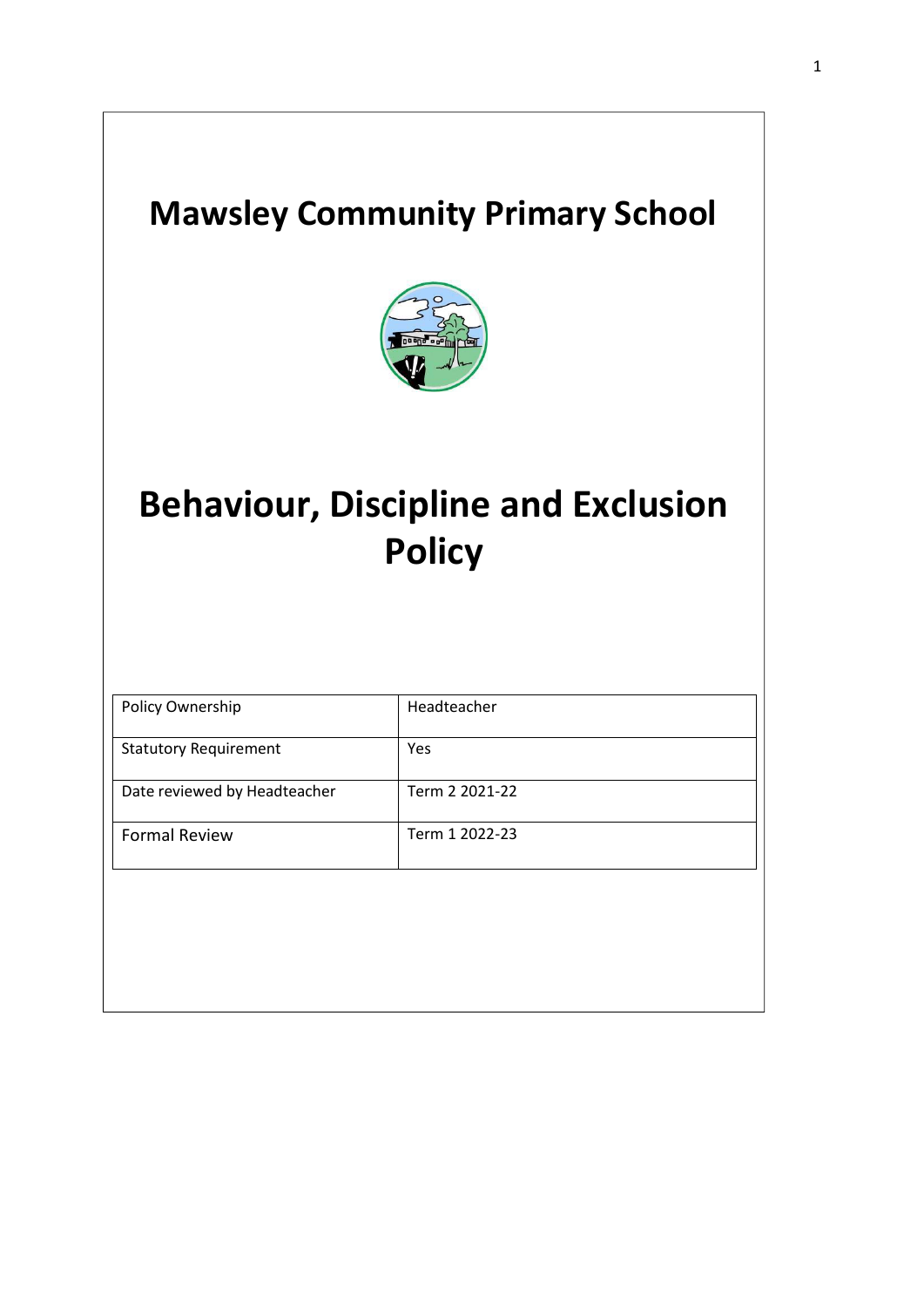## **Mawsley C.P. Primary School**

## **Behaviour, Discipline and Exclusion Policy –**

## **1 Aims and expectations**

- **1.1** It is a primary aim of our school that every member of the school community feels valued and respected and that each person is treated fairly. We are a caring community, whose values are built on mutual trust and respect for all. The school's behaviour policy is therefore designed to support the way in which all members of the school can live and work together in a supportive way and takes account of the Department for Education's guidance: "Behaviour and discipline in schools: guidance for headteachers and staff (January 2016) and 'Exclusion from maintained schools, academies and pupil referral units (September 2017). It aims to promote an environment where everyone feels happy, safe and secure.
- **1.2** The school has a number of rules, but our behaviour policy is not primarily concerned with rule enforcement. It is a means of promoting good relationships, so that people can work together with the common purpose of helping everyone to learn. This policy supports the school community in aiming to allow everyone to work together in an effective and considerate way.
- **1.3** The school expects every member of the school community to behave in a considerate way towards others.
- **1.4** We treat all children fairly and apply this behaviour policy in a consistent way.
- **1.5** This policy aims to help children grow in a safe and secure environment and to become positive, responsible and increasingly independent members of the school community.
- **1.6** The school rewards good behaviour, as it believes that this will develop an ethos of kindness and co-operation. It builds upon the school's values of courage, determination, equality, excellence, friendship, inspiration and respect. This policy is designed to promote good behaviour, self-discipline and respect rather than merely deter anti-social behaviour.

### **2 Rewards and punishments**

- **2.1** We praise and reward children for good behaviour in a variety of ways:
	- Teachers encourage and reward children with positive praise.
	- Teachers give children learning points for good work and behaviour.
	- Excellent behaviour and demonstration of values, in and out of lessons, may result in a values sticker being awarded.
	- Each week a child from each class is awarded with the 'Learner of the Week' award.
	- Each week a child from each class is awarded with the "Behaviour Model of the Week" certificate.
	- Throughout the week children have the chance to receive a headteacher's gold award, either for consistent good work or behaviour, or to acknowledge outstanding effort or acts of kindness in school.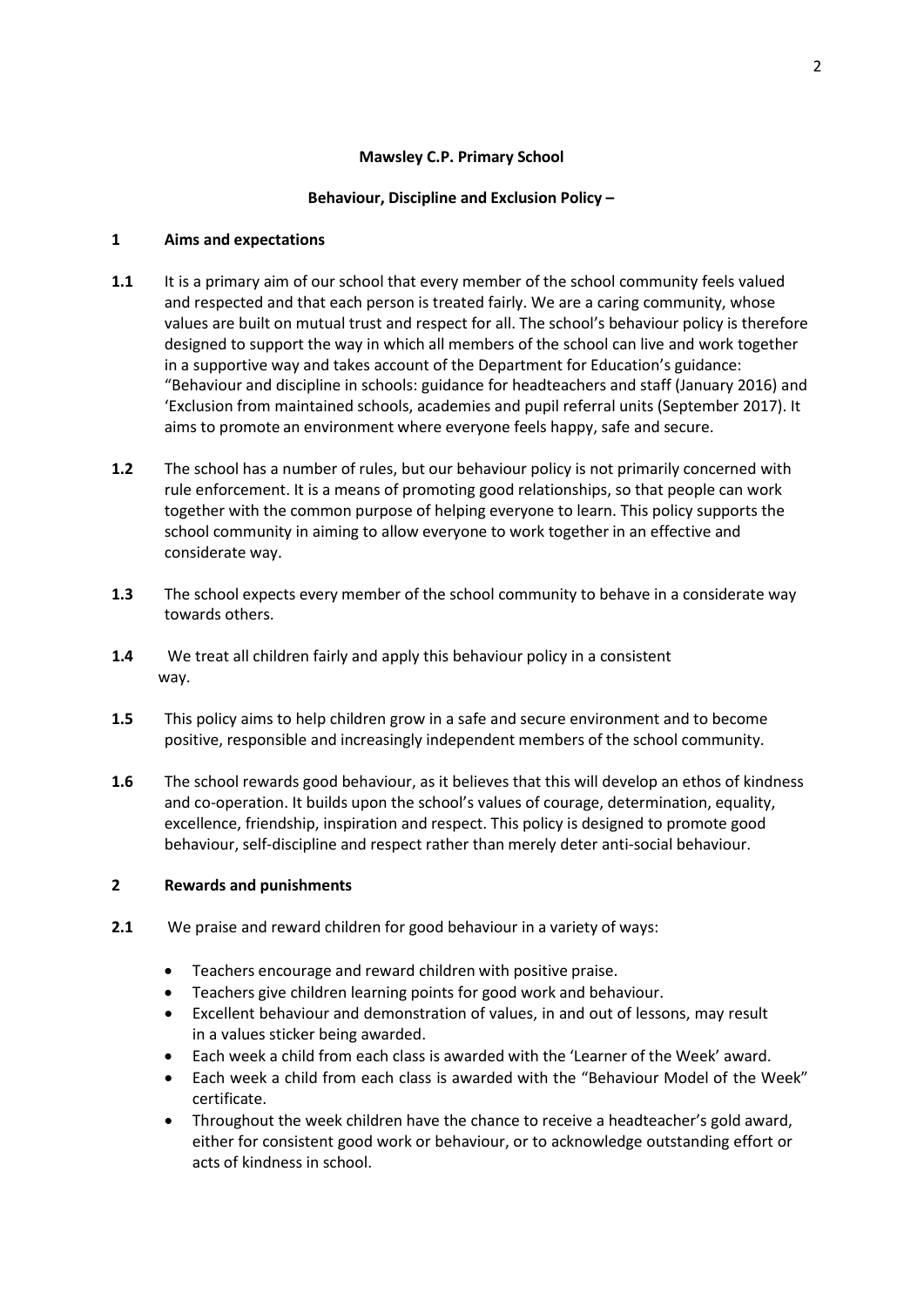- **2.2** The school acknowledges all the efforts and achievements of children, both in and out of school. Where school teams have been entered for local competitions they are praised at whole school assemblies. Certificates and/or awards are presented for out of school endeavours too, such as swimming, music, gymnastics or karate.
- **2.3** The school employs a number of sanctions to enforce the school rules, and to ensure a safe and positive learning environment. We employ each sanction appropriately to each individual situation. All classes follow a 1, 2, 3 system, which involves two warnings before a third warning results in having to take a period of time out of the nearest break time or end of the day reward time, in an age appropriate way (Appendix 1).

If a child's behaviour is of a significant level, for example a physical act towards a staff member or child, threatening behaviour, swearing or comments that are deemed offensive, a behaviour incident report will be completed (Appendix 2). Consequences that reflect the severity and context of the incident will be determined.

If during investigation a member of staff is concerned that an incident could be deemed as peer on peer abuse, as defined in our Safeguarding and Child Protection Policy, the incident report will be referred to a Senior Leader and/or the Designated Safeguarding Lead or Deputy Designated Safeguarding Lead for continued investigation and to determine appropriate action. All incident records are monitored by our Senior Leaders and Antibullying Lead.

- We expect children to listen carefully to instructions in lessons. If they do not do so, a first warning may be given and they may be asked to move to a place nearer the teacher, or to sit on their own.
- We expect children to try their best in all activities. If they do not do so, we may ask them to improve their work.
- If a child is disruptive in class, the teacher will give an appropriate warning. If a child misbehaves repeatedly, they will be asked to leave the classroom for an appropriate amount of time, until they are again ready to learn. This may mean a child going to work in a different classroom for a short time.
- The safety of the children is paramount in all situations. If a child's behaviour endangers the safety of others, that child will be removed from that activity.
- If a child threatens, hurts or bullies another child, the class teacher records the incident and the perpetrator will face appropriate consequences. If a child repeatedly acts in a way that disrupts or upsets others, the school contacts the child's parents and seeks an appointment in order to discuss the situation, with a view to improving the behaviour of the child.
- **2.4** The class teacher discusses the school's expectations of behaviour with each class, ensuring all children have a clear, age appropriate understanding of our school rules; Be Ready, Be Respectful, Be Safe. In addition each class may develop their own classroom code, which is agreed by the children and displayed on the wall of the classroom. In this way, every child knows the standard of behaviour that is expect in our school. If there are incidents of antisocial behaviour, the classteacher discusses these with the whole class at an appropriate time.
- **2.5** The school does not tolerate bullying of any kind. If we discover that an act of bullying or intimidation has taken place, we act immediately to stop any further occurrences of such behaviour. While it is very difficult to eradicate bullying, we do everything in our power to ensure that all children attend school free from fear.
- **2.6** Teachers in our school do not react in a physical way to any pupils under any circumstances**.** Staff only intervene physically to prevent injury to a child or staff member, or if a child is in danger of hurting him/herself. The actions that we take are in line with government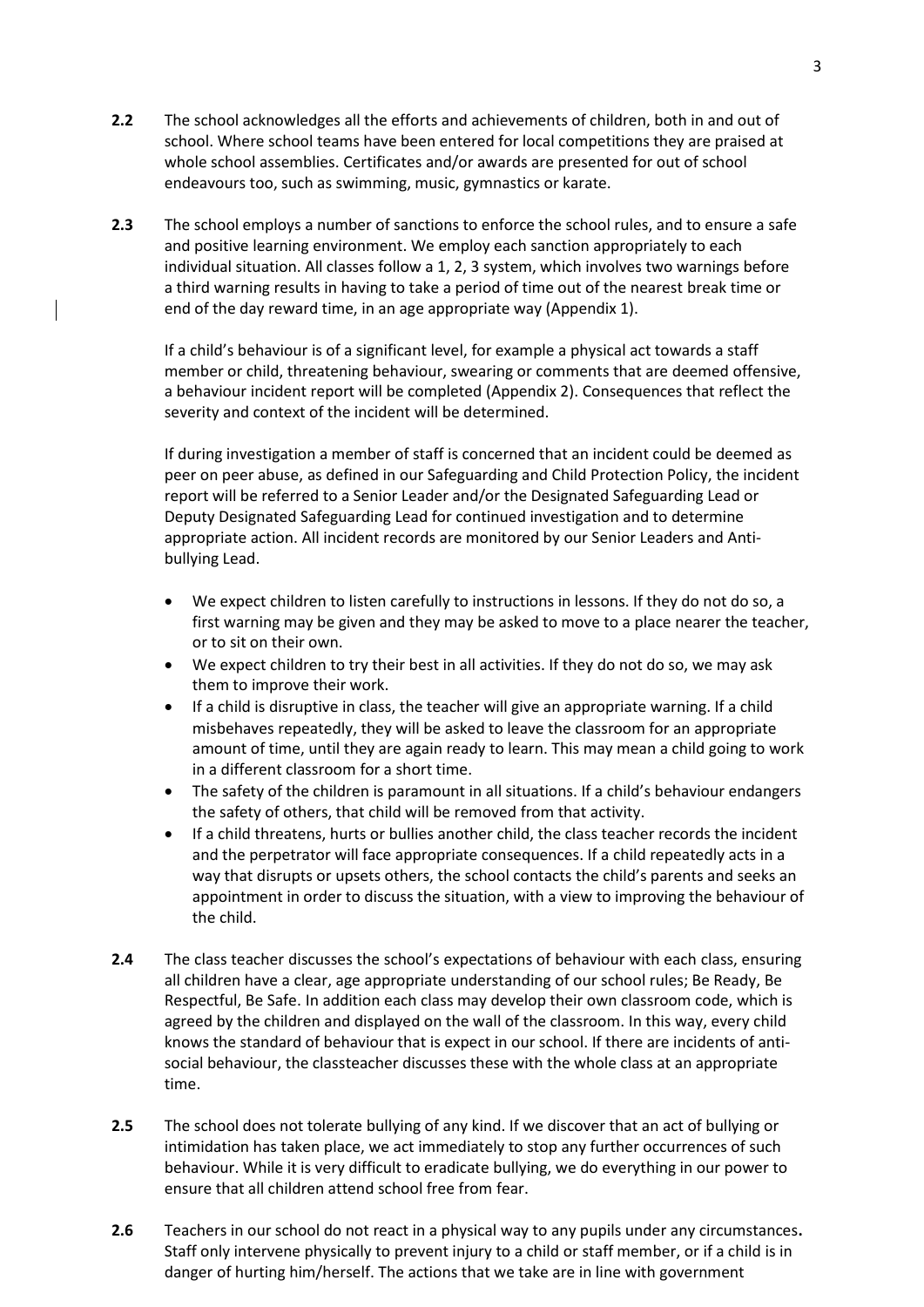guidelines and have been modelled to staff through Team Teach training.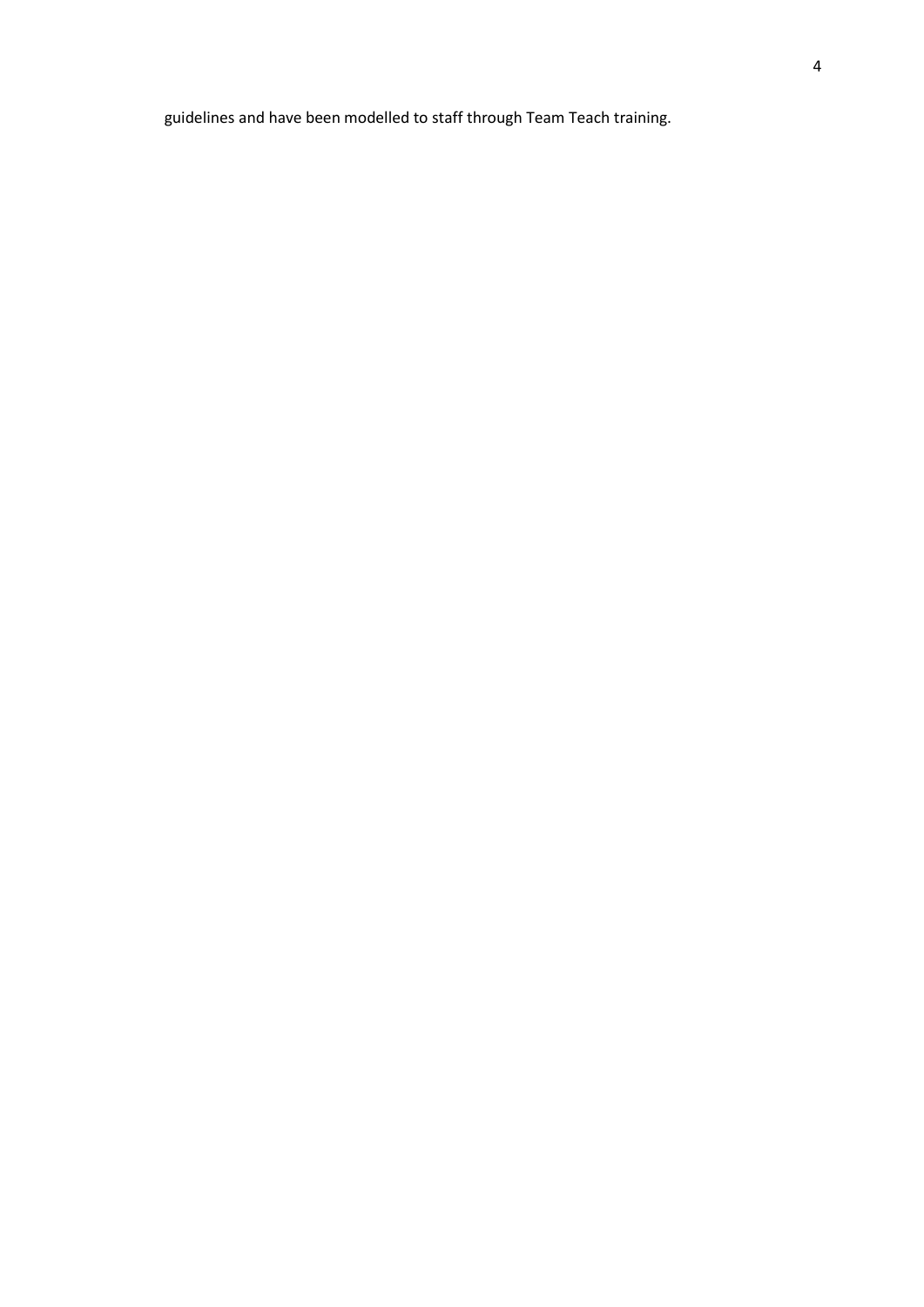- **2.7** If necessary school staff will search pupils with their consent for any item. The Headteacher and staff authorised by the headteacher will use the power to search pupils or their possessions, without consent, where they suspect the pupil has a "prohibited" item". Prohibited items are:
	- knives and weapons
	- alcohol
	- illegal drugs
	- stolen items
	- tobacco and cigarette papers
	- fireworks
	- pornographic images
	- any article that has been or is likely to be used to commit an offence, cause personal injury or damage to property
	- any item banned by the school rules which has been identified in the rules as an item which may be searched for.

### **3 The role of the class teacher**

- **3.1** It is the responsibility of class teachers to ensure that the school rules are enforced in their classes, and that their classes behave in a responsible manner during lesson time.
- **3.2** The class teachers in our school have high expectations of the children with regard to behaviour and they strive to ensure that all children work to the best of their ability.
- **3.3** The class teacher treats each child fairly and enforces the classroom code consistently. The teachers treat all children in their classes with respect and understanding.
- **3.4** If a child misbehaves repeatedly in class resulting in three reflection sheets within a week, the class teacher will make a formal recording on a behaviour incident form, which is referred to Senior Leaders.
- **3.5** The class teacher may liaise with external agencies, when necessary, to support and guide the progress of each child. The class teacher may, for example, discuss the needs of a child with the school nurse or Social Services.
- **3.6** The class teacher reports to parents about the progress of each child in their class, in line with the whole-school policy. The class teacher may also contact a parent if there are concerns about the behaviour or welfare of a child and on the completion of a behaviour incident form.

### **4 The role of the Headteacher**

- **4.1** It is the responsibility of the headteacher to implement the school behaviour policy consistently throughout the school, and to report to governors, when requested, on the effectiveness of the policy. It is also the responsibility of the headteacher to ensure the health, safety and welfare of all children in the school.
- **4.2** The headteacher supports the staff by implementing the policy, by setting the standards of behaviour, and by supporting staff in their implementation of the policy.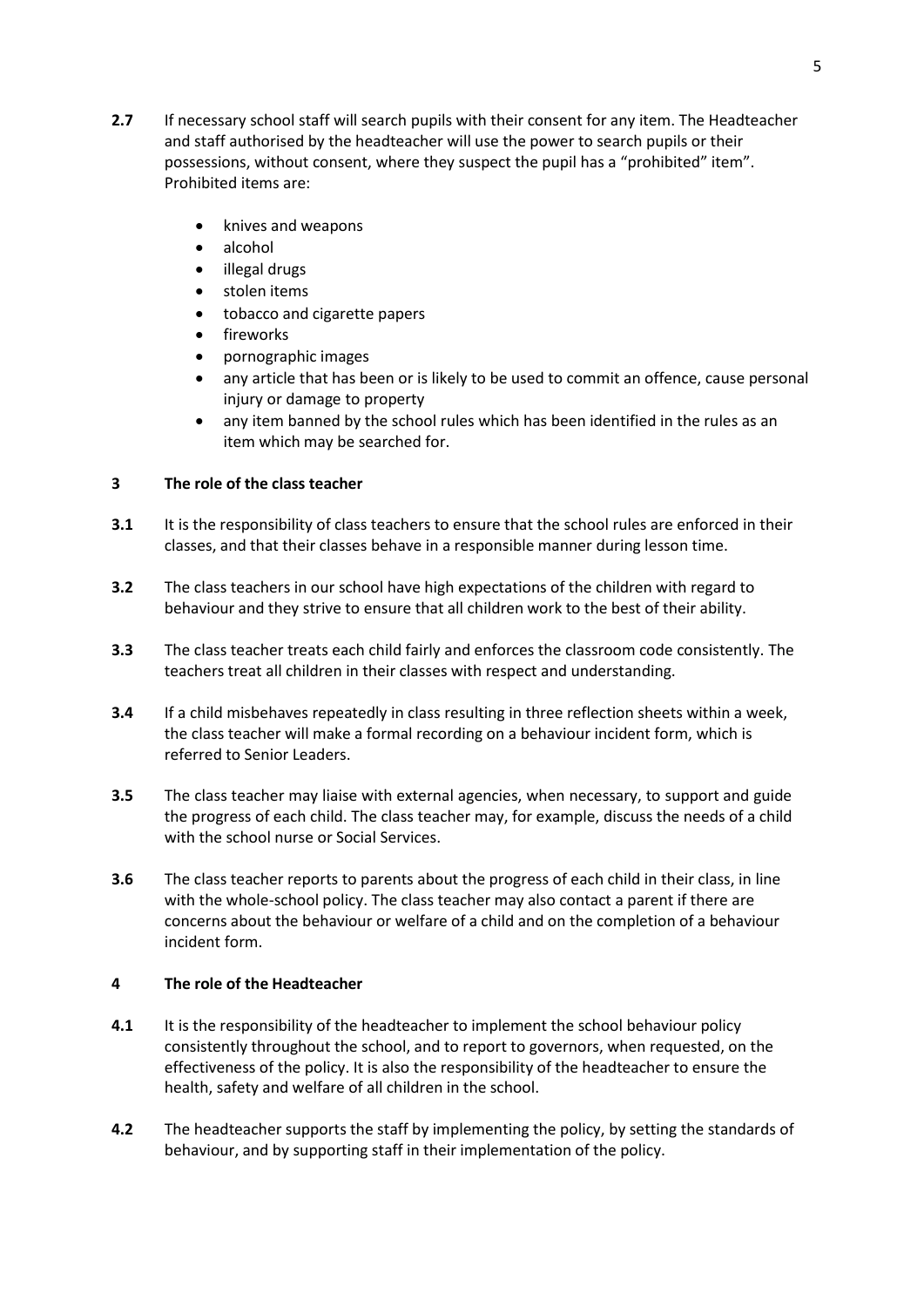- **4.3** The headteacher keeps records of all reported serious incidents of misbehaviour.
- **4.4** The headteacher has the responsibility for giving fixed-term exclusions to individual children for serious acts of misbehaviour. For repeated or very serious acts of anti-social behaviour, the headteacher may permanently exclude a child. These actions are taken only after the school governors have been notified.

### **5 The role of parents**

- **5.1** The school collaborates actively with parents, so that children receive consistent messages about how to behave at home and at school.
- **5.2** We explain the school rules in the school prospectus, and we expect parents to read them and support them.
- **5.3** We expect parents to support their child's learning, and to cooperate with the school. We try to build a supportive dialogue between the home and the school, and we inform parents immediately if we have concerns about their child's welfare or behaviour.
- **5.4** If the school has to use reasonable sanctions to punish a child, we expect parents to support the actions of the school. If parents have any concerns about the way that their child has been treated, they should initially contact the class teacher. If the concern remains, they should contact the head teacher and then the school governors. If these discussions cannot resolve the problem, a formal grievance or appeal process can be implemented.

### **6 The role of governors**

- **6.1** The Governing Board has the responsibility of setting down these general guidelines on standards of discipline and behaviour, and of reviewing their effectiveness. The governors support the headteacher in adhering to these guidelines.
- **6.2** The headteacher has the day-to-day authority to implement the school's policy on behaviour and discipline, but governors may give advice to the headteacher about particular disciplinary issues. The headteacher must take this into account when making decisions about matters of behaviour.

## **7. Fixed-term and permanent exclusions**

Aims with regards to exclusion; the exclusions process is applied fairly and consistently, the exclusions process is understood by governors, staff, parents and pupils, pupils in school are safe and happy and pupils do not become NEET (not in education, employment or training).

- 7.1. We do not wish to exclude any child from school however sometimes this may be necessary. If exclusion is being considered, the school will always refer to the latest DfE guidance on the procedures to be followed.
- **7.2** Only the headteacher (or acting headteacher) has the power to exclude a child from school and this must be on disciplinary grounds. The behaviour of a pupil outside school can be considered as grounds for an exclusion. The headteacher may exclude a child for one or more fixed periods, for up to 45 days in any one school year. In extreme and exceptional circumstances the headteacher may exclude a child permanently.
- **7.3** If the headteacher excludes a child, s/he informs the parents immediately, usually by telephone, giving reasons for the exclusion. At the same time, the headteacher makes it clear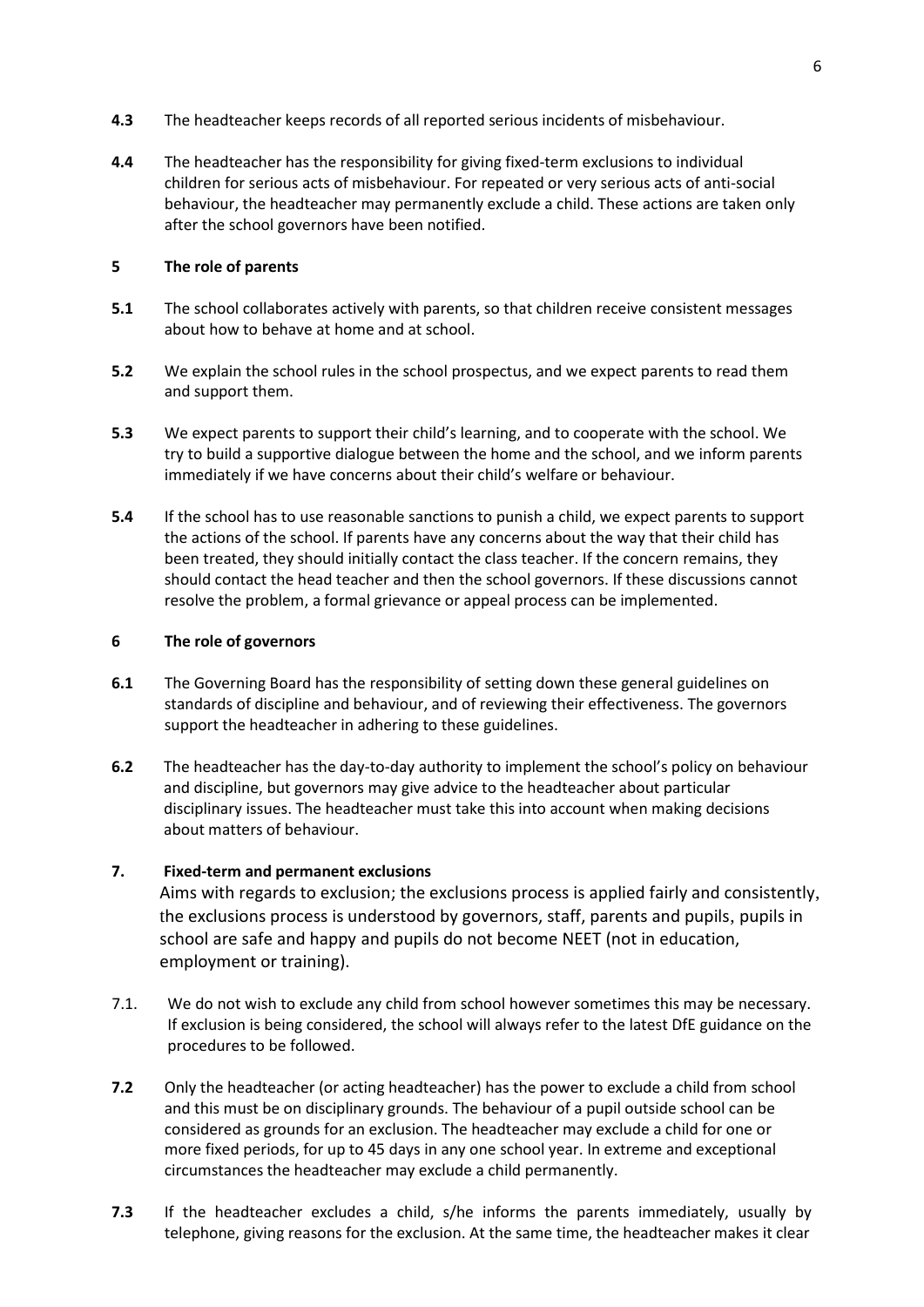to the parents that they can, if they wish, appeal against the decision to the Governing Board. The school informs the parents how to make any such appeal. This information is confirmed in writing as soon as practicable.

- **7.4** The headteacher informs the LA and the Governing Board about any permanent exclusion, and about any fixed-term exclusions beyond five days in any one term.
- **7.5** The Governing Board itself cannot exclude a child or extend the exclusion period made by the headteacher.
- **7.6** The Governing Board has a discipline committee, convened when required, which is made up of three members. This committee will consider any exclusion appeals on behalf of the governors.
- **7.7** When an appeals panel meets to consider an exclusion, they will consider the circumstances in which the child was excluded, consider any representation by parents and the LA, and consider whether the child should be reinstated.
- **7.8** If the governors' appeals panel decides that a child should be reinstated, the headteacher must comply with this ruling.
- **7.9** The headteacher may withdraw an exclusion that has not been reviewed by the Governing Board.
- **7.10** Parents have the right to request an independent review of the exclusion by the Local Authority (the IRP - Independent review panel) if the governors panel does not reinstate the pupil and upholds a permanent exclusion.

## **8. Drug and alcohol related incidents**

- **8.1** It is the policy of this school that no child should bring any drug, legal or illegal, to school. If a child requires medication during the school day the parent or guardian should notify the school and ask permission for the medication to be brought. This should be taken directly to the school office for safekeeping. Any medication needed by a child while in school must be taken under the supervision of a teacher or other adult worker.
- **8.2** The school will take very seriously misuse of any substances such as glue, other solvents, or alcohol. The parents or guardians of any child involved will always be notified. Any child who deliberately brings substances into school for the purpose of misuse will be punished by a fixed-term exclusion. If the offence is repeated, the child will be permanently excluded, and the police and social services will be informed.
- **8.3** The school would at all times maintain the confidentiality of any incident which occurred but would, as soon as possible, review the current delivery of the PSHE curriculum, to ensure awareness of drug, alcohol and substance misuse was given high priority within all year groups.
- **8.3** If any child is found to be suffering from the effects of alcohol or other substances, arrangements will be made for that child to be taken home.
- **8.4** It is forbidden for anyone, adult or child, to bring onto the school premises illegal drugs. Any child who is found to have brought to school any type of illegal substance will be punished by a temporary exclusion. The child will not be readmitted to the school until a parent or guardian of the child has visited the school and discussed the seriousness of the incident with the headteacher. If the offence is repeated the child will be permanently excluded.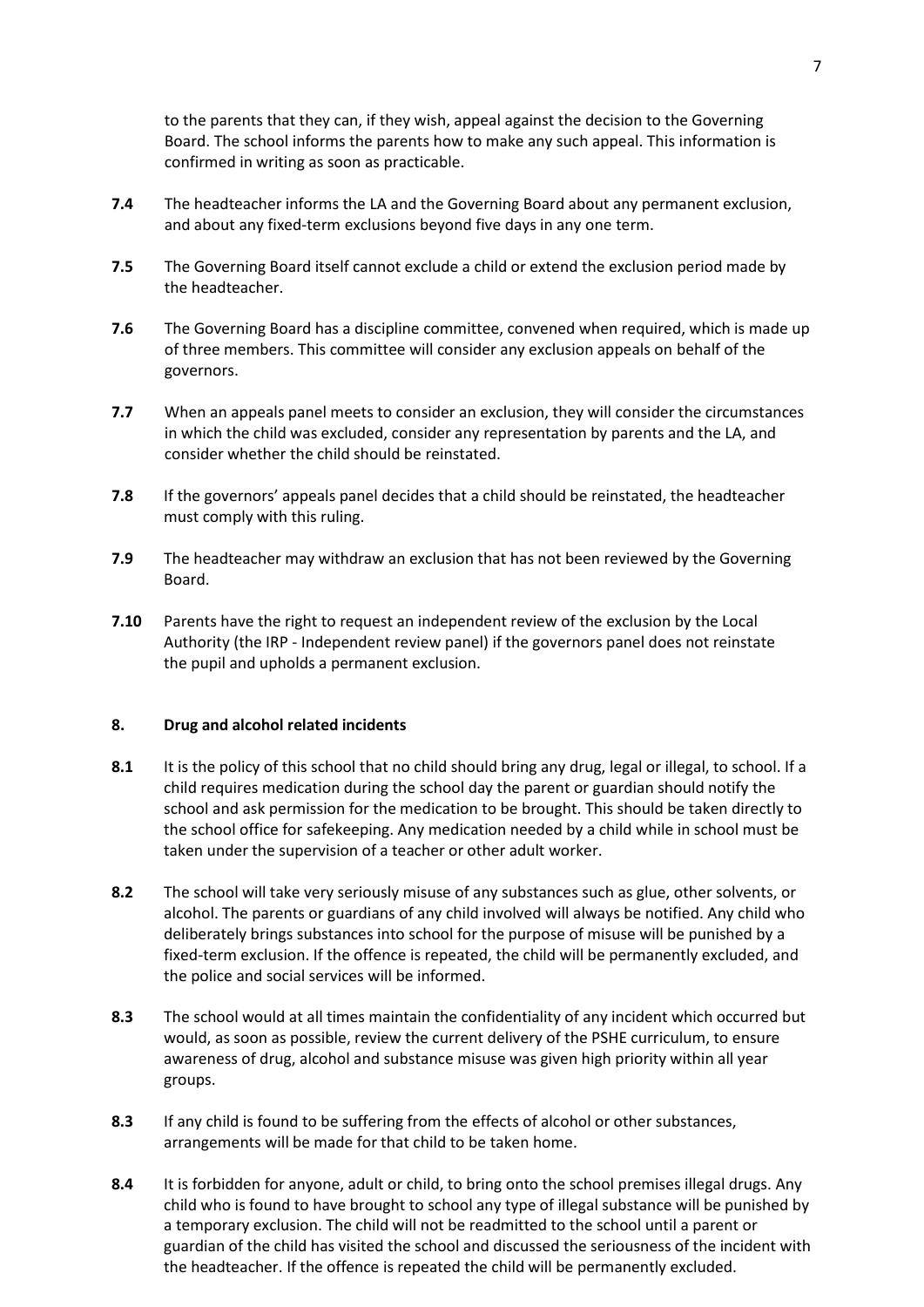**8.5** If a child is found to have deliberately brought illegal substances into school, and is found to be distributing these to other pupils for money, the child will be permanently excluded from the school. Due to the seriousness of this type of incident and in order to protect the welfare of the majority of children at the school and the child concerned, the school's Safeguarding and Child Protection policy would be implemented , which would result in the Police and Social Services being informed.

## **9. Safeguarding**

Mawsley Community Primary School is committed to safeguarding and promoting the welfare of children and expects all staff and volunteers to share this commitment. All activities and experiences are planned with regard to safeguarding procedures for all of our children. The health and safety of our children is of paramount importance. Parents send their children to school each day with the expectation that school provides a secure environment in which children can grow and flourish. At Mawsley Community Primary School a wide range of measures are put in place to achieve this outcome (see Safeguarding and Child Protection Policy).

### **10 Monitoring and review**

- **10.1** It is the responsibility of the Senior Leadership Team to update this policy and that of the headteacher to monitor the effectiveness of it on a regular basis. The head teacher may also report to the Governing Board on the effectiveness of the policy and, if necessary, makes recommendations for further improvements.
- **10.2** The school keeps a variety of records concerning incidents of misbehaviour. The class teacher records any lunchtime or classroom incidents that raise concern. Any incidents that relate to bullying will be sent to the LA, at their request, to enable monitoring.
- **10.3** The headteacher keeps a record of any child who is excluded for a fixed-term, or who is permanently excluded.
- **10.4** It is the responsibility of the Governing Board to monitor the rate of suspensions and exclusions, and to ensure that the school policy is administered fairly and consistently. The Governing Board will pay particular attention to matters of racial equality; it will seek to ensure that the school abides by the non-statutory guidance *The Duty to Promote Race Equality: A Guide For Schools*, and that no child is treated unfairly because of race or ethnic background.

The school will adhere to the requirements of the document 'Exclusion from maintained schools, academies and pupil referral units in England - statutory guidance for those with legal responsibilities in relation to exclusion DfE September 2017.

The policy will be reviewed annually.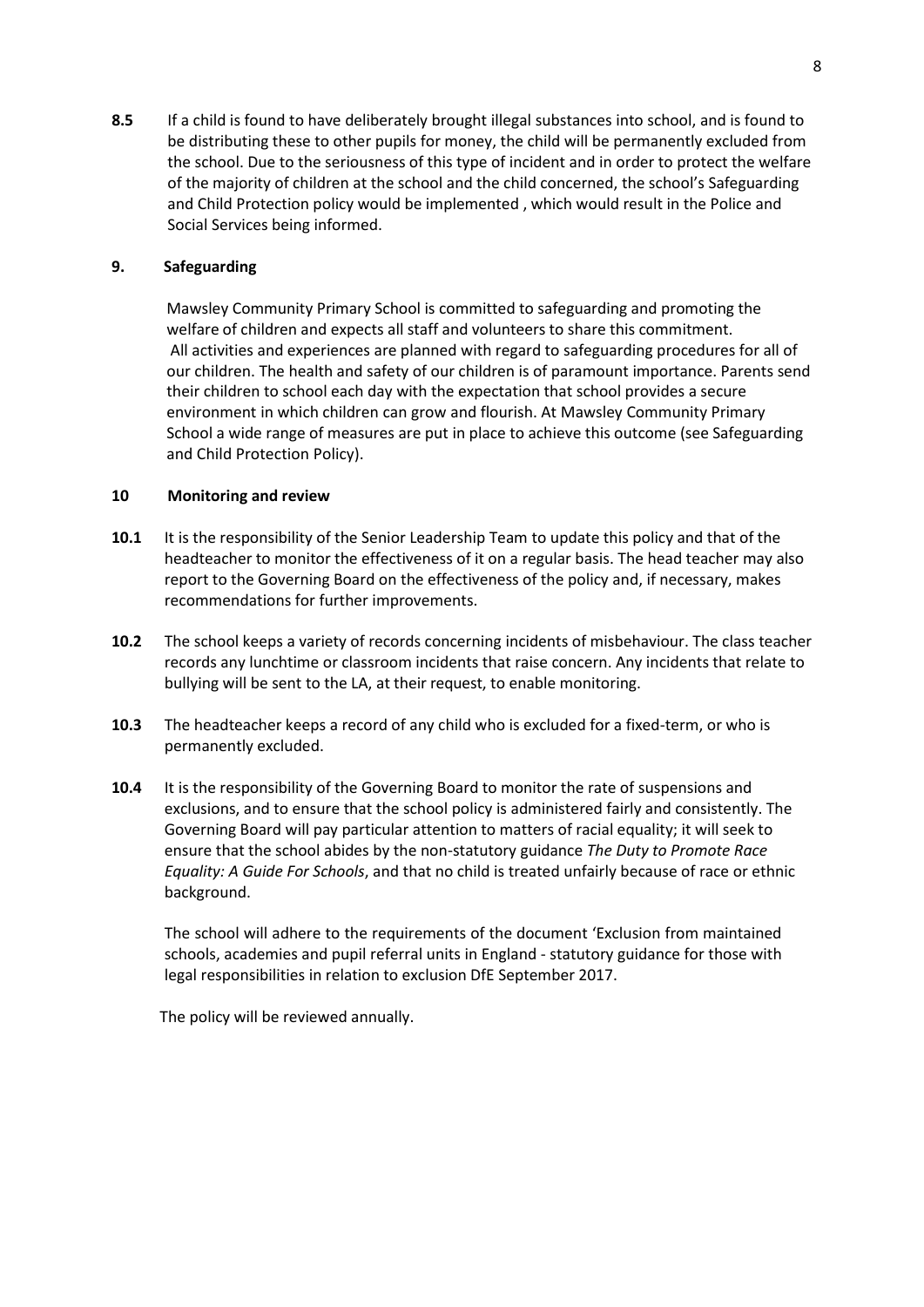#### **Related School Policies/Procedures**

Mawsley Primary School recognises that a number of other policies and procedures developed and operated by school form part of the wider agenda of safeguarding and children's welfare.

The Behaviour, Attendance and Exclusion Policy should be read in conjunction with the school's Safeguarding Policy and other policies as deemed necessary.

Please find below links to DfE information that is referenced in this policy:

[Exclusion from maintained schools, academies and pupil referral units \(PRUs\) in England](https://www.gov.uk/government/publications/school-exclusion)

[School discipline and exclusions: Exclusions -](https://www.gov.uk/school-discipline-exclusions/exclusions) GOV.UK (www.gov.uk)

## **Appendices**

#### Appendix 1:

#### Warning System and Reward Time

Children who behave successfully will earn reward time at the end of the school day, from 15:00 – 15:10. This may consist of an additional playtime or teacher guided / teacher led activity, either inside or outside e.g. circle games etc.

Children will receive warnings for inappropriate behaviour. If the inappropriate behaviour continues and three warnings are given, the child will miss a period of time from either morning break if it occurred in the first period, lunch if within the second period or their reward time at the end of the day if within the afternoon period. The child will be sent to reflect on their behaviour and will complete a reflection sheet, describing the nature of behaviour and how they understand this to be unacceptable within school. This will be sent home with the child, to be discussed with the parent and returned to the class teacher the following day.

A child whose behaviour is such that they receive four warnings will be removed to another classroom to work independently. They will miss which ever break/reward occurs following the lesson removal and a reflection sheet will be completed and sent home. A child who is frequently removed to work in another classroom may be placed on a behaviour report card to improve their behaviour. A meeting or phone call with a parent will take place when a behaviour report card is going to be used.